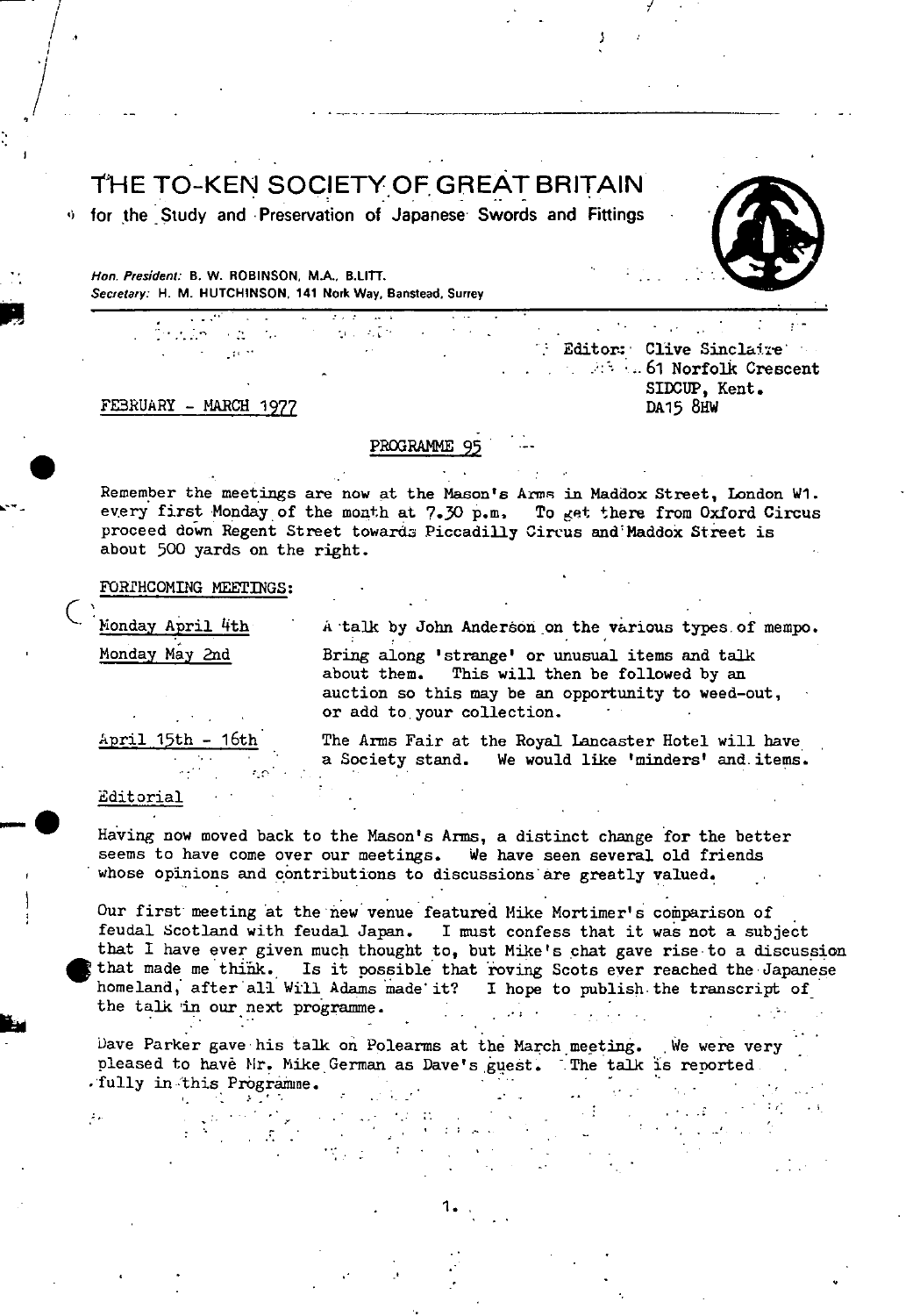Next, I must apologise to members who have ordered the Californian Token Taikai book and have not yet received it. It has finally arrived from  $U.S.A.$ and is on its way to you. Will the Australian member who wrote enquiring after the price, please write again as  $I$  have mislaid both name and address sorry.

# Annual Subscriptions:

May we remind you that subscriptions are due this month. The Secretary would be glad to receive them as soon as possible so that the new circulation list, can be cOmpleted. Details of the various rates were given in the previous issue of the 'Programme.

### POLEARMS

The March meeting was on the subject of Japanese polearms with a talk, followed by a discussion led by Mr. Dave Parker, of Token polishing fame. The meeting was both well attended and of great interest and the following is a synopsis of Dave's talk and the discussion;-

I'

It is well understood by most members that nobody has ever produced a cutting weapon as fine as the Japanese sword. The Japanese polearn runs a very close rival and has a wider application than the sword, including such things as Naginata, long and short blades, 3-sided blades, two pronged, L-shaped, cruciform etc. etc.

The earliest example we come across is the Naginata, which first appeared in Heian times, as early as the first year of Daido (806 AD) to second year of Duei (1183). It may really be described as a ridged blade with deep sori and no yokote, and although often to be found with grooves this is not an absolute necessity, as they were only put on for decoration (unlike European weapons where they were functional). Tempering depended on the Smith's personal preferances, as in swords, so there is a wide variety of hamon to be found.

It is known that the early Naginata were mounted outside the poles (not with a tang). They probably started life as farmers tools as did many weapons, and one of the rarest of such is called Chukushi Naginata, and another, Naginata no saki.

The early Naginata were very long and it is often said that both the Naginata and Nagimaki were exclusively monks weapons, perhaps this view arose from the habit of monastic armies and the yamabushi to favour these weapons, especially during the 15th and 16th centuries. The Naginata vied with the sword as the most popular weapon and many notable warriors armed themselves with it. One such was Gothin no Tajima, who used his Naginata to such effect at the battle of the Uji bridge that the Heike named him Tajima the Arrowcutter. Probably the most famous man who owned a Naginata, was of course Saito Musashi Bo Benkai. In his request to the swordsmith, Kokaji Munenobu (a direct descendant of Munechika) he asked for a blade of  $4$  shaku in length  $(4.6")$ . and the shaft of the weapon had to be 6 shaku  $5$  san  $(7'$  6"). So it may be imagined that it was indeed a formidable weapon.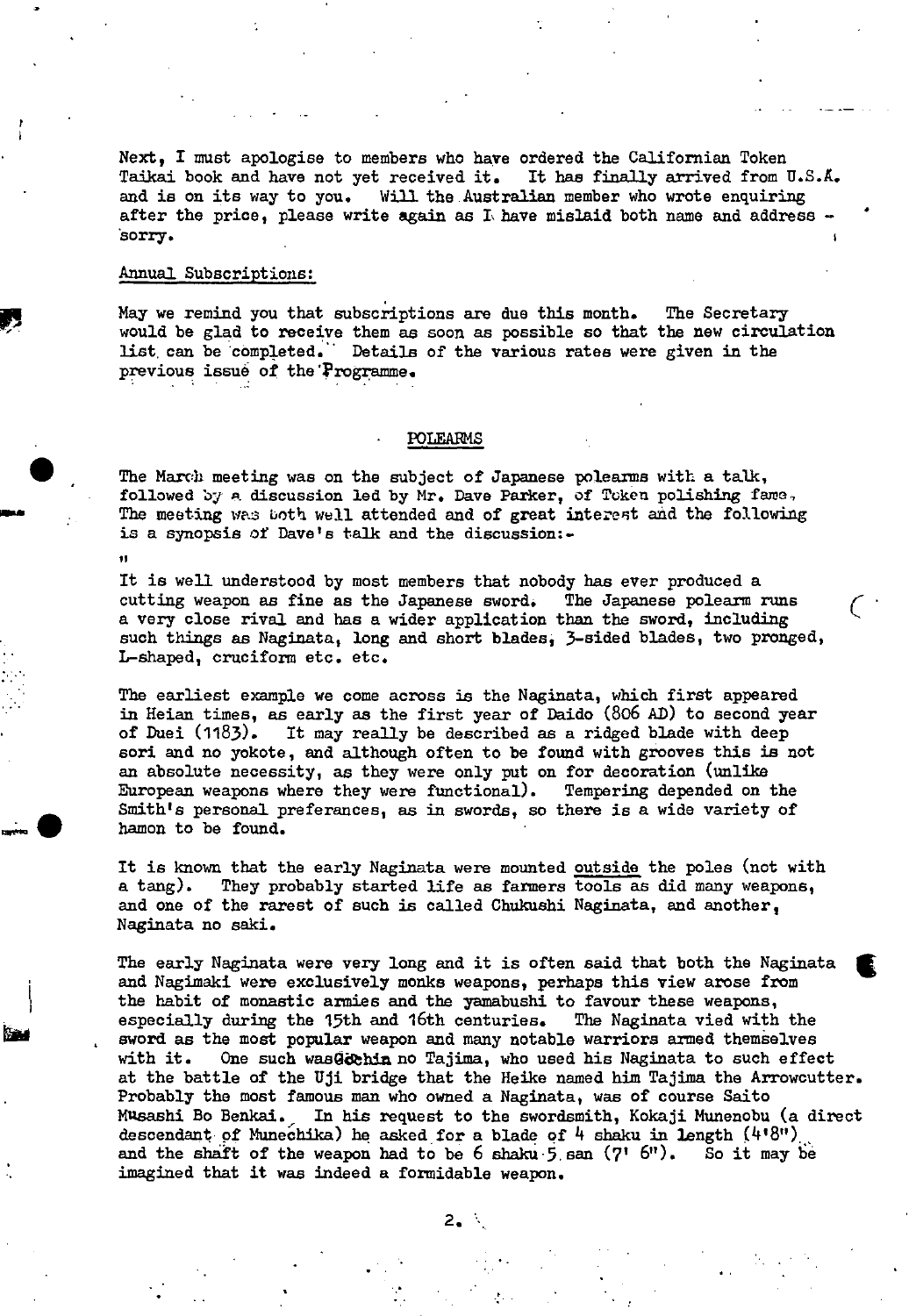Náginata may be signed on either side of the nakago. I asked the Japanese why some were signed Tachi-mei and others Katana-mei and they told me all Naginata are signed Tachi-mei, however I have had them signed on both sides! Later in Tokugawa times, Naginata were used for parades and the poles were covered with vines, soft metals and anything that took their fancy. There were also smaller ones that were used by ladies to great effect in the Satsuma rebellion and right up'to World War II, and even now for practice. Mr. Knutsen's wife is expert with Naginata and she has been compared in action with an advancing propellor.

का प्<sub>र</sub>िक प्रकार *म*र

The Yari was considered to be the weapon of the gentleman, and not as in Europe, for the lower orders. When Kyoto was founded in 793 AD an academy of military science was created by the Emperor Kwammu, to be attended by the sons of prominent men. The use of the sword and the spear was taught, besides tactics and the classical Chinese works on war. The spear was one of the principal weapons of the civil war period. Rai Sanyo, the Japanese of the principal weapons of the civil war period. historian, writing of the sixteenth century says that 'et this date the musket and the long spear were the chief weapons relied on'. Many of the greatest warriors favoured the spear rather than the sword.

Yari have an immense, range of shapes and sizes and I beg forgiveness for any ommisions, the following, however, are the most commonly found: -

### Magari Yari

 $\overline{C}$ 

-

This shape of blade is of cruciform shape and is often called by the Japanese 'Jumonji Yari' as the cross forms the character 'Ju' (ten). Examples earlier than the Homoyama period are rare, but these earlier examples have well proportioned blades and are not thick in section. As would be expected, blades from the Tokugawa period show a tendency to more eccentric, less practical forms. At the time, as with most polearms. At the time, as with most polearms, the weapon progressed from a utalitarian fighting arm to become an elegant processional polearm.

The illustration shows more clearly the shape of the blade although the angle of the arms may vary considerably. One present at the meeting was about  $18$ " long with large arms drooping down. Most average  $7'' - 9''$  from top of the tang to the point. The Magari-yari continued in popularity right up to the end of the feudal period.'

Hoko - -

The'best examples of Hoko are to be found in the Imperial Repository at the Shoso-in. They always appear to be socketted and often have a single straight blade with a hook at the side, similar to a 'one-armed' Magari-yari.

y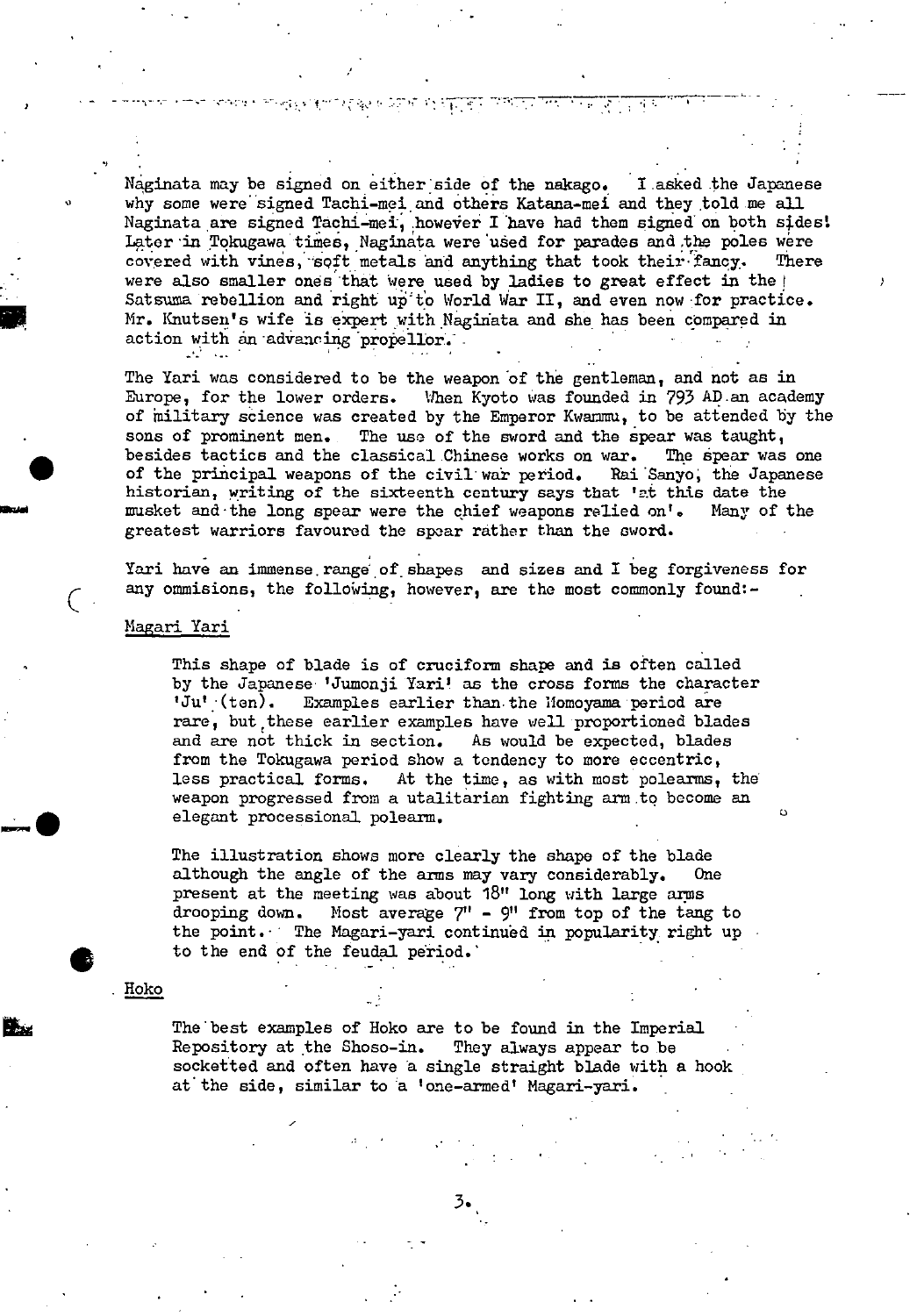## Su-yari

These are probably the largest single group of yari. The basic definition of a su-yari is that blades of normal straight form, over<sup>9"</sup> in length. They are alternatively known as oma-yari or omi-yari. Notwithstanding the foregoing, blades with parallel sides, regardless of how many 'faces' it has, under 9" in length are also called su-yari. They may or has, under 9" in length are also called su-yari. may not have grooves and often have three sides (samkaku-yari). Those with two sides and a shinogi line are most common and called ryo-shinogi-yari. (See illustrations of sections for groove and shape variations). Unlike Naginata the grooves: Unlike Naginata the grooves in Su-yari are more functional.

### Makwa-yari

This may be of any form, and as the name Makwa (pillow) implies, is for putting by the bed. They. are mounted on a small pole and kept handy by the bed. It is very easy to get into a Japanese house, and obviously protection was required at all times.

### Nage yari '

These were in the main very short yari heads with tapered poles about 18" or 2ft. long and used for throwing. It was only used in hunting as Japanese warriors never threw their spears.

### Yami-yari

This is a yari which is fitted onto the end of a bow, an example is to be found in the Metropolitan Museum of Art as part of the George Stone Collection. It has shoulders on it that stop any obstruction when the bow is being strung. The heads are usually four sided.

## Shakajo-yari

This is a staff with a case on the top with three chains on, and these were used by Samurai or assasins on special missions. With the many' wandering pilgrims along the roads who normally carried staffs, it was easy to mix in and become unobtrusive. The head would come off with the chains on, and the yari would be inside.

There are several other types of yari, but mainly they are variations in shape of blade. Some of these are Kana-yari (sickle-spear), Bishamon-yari (trident shaped spear), Inoskishi-no-yari (leaf shaped spear), Uchi-ne (throwing dart).

Various weapons that also come under the heading of 'polearms'. include police restraining weapons and one or two strange ones:-

### Otsuchi

Favoured by the yama-bushi was the war mallet. This was used throughout the feudal period.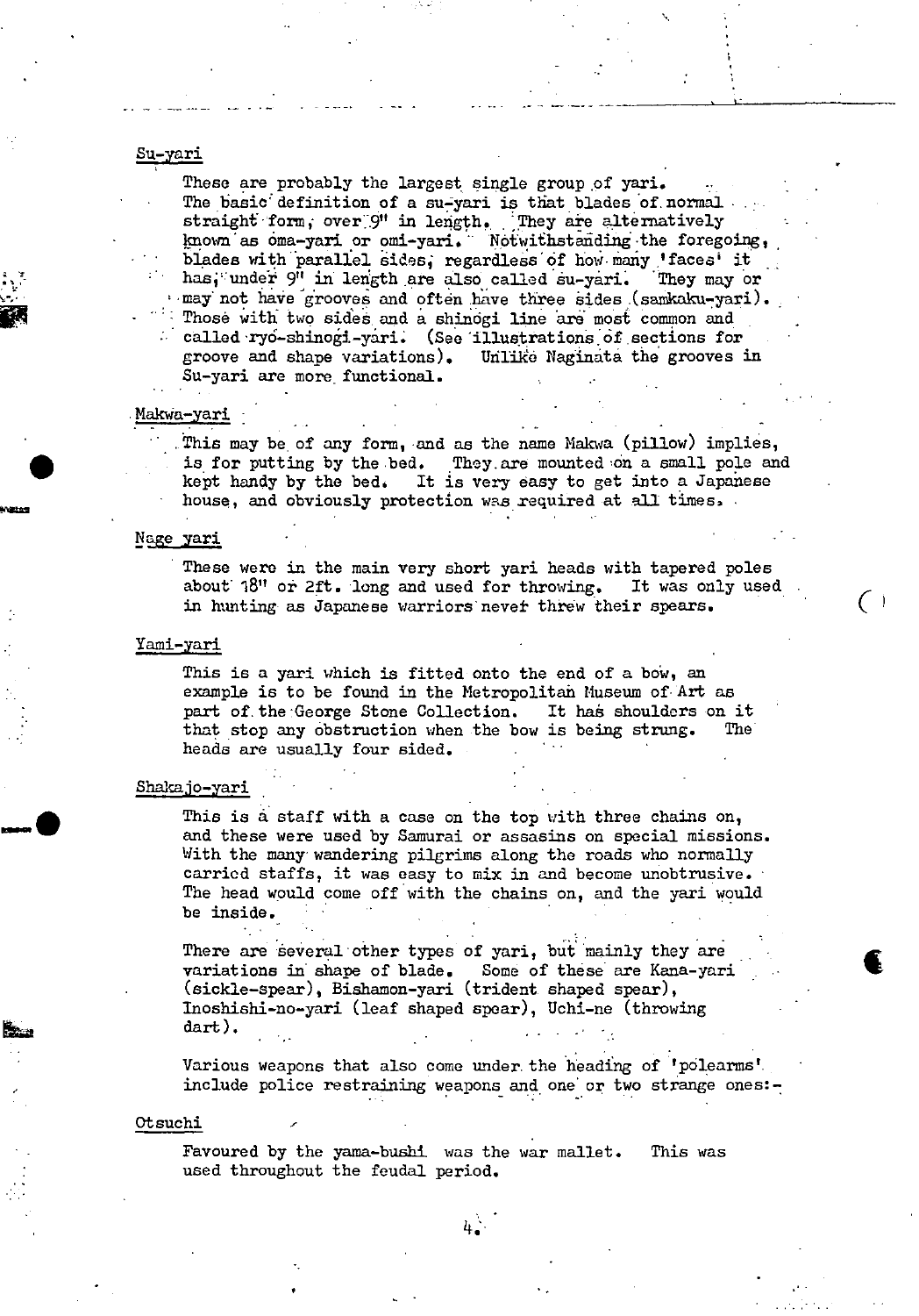$\frac{\mathsf{Ono}}{\mathsf{Ono}}$  ,  $\frac{\mathsf{Ono}}{\mathsf{Ono}}$  ,  $\frac{\mathsf{Ono}}{\mathsf{Ono}}$  ,  $\frac{\mathsf{Ono}}{\mathsf{Ono}}$  ,  $\frac{\mathsf{Ono}}{\mathsf{Ono}}$  ,  $\frac{\mathsf{Ono}}{\mathsf{Ono}}$  ,  $\frac{\mathsf{Ono}}{\mathsf{Ono}}$  ,  $\frac{\mathsf{Ono}}{\mathsf{Ono}}$ ........ The yama-bushi appeared to have had many strange weapons, which including the Ono or war axe. The shaft was often over 6ft the matrix in length with a heavy head and curved cutting edge. Police Weapons

 $\mathcal{L}_{\text{max}}$ 

العارف للمتعانيات

i en produción

žiu Bollima dova voja.

そまのかない (出版する) フィルティチ

Found in racks along the barriers between provinces and in cities, were the restraining implements of the "feudal fuzz"  $\sim$   $\pm$  Known as Mojiri and Sodegarami, they were furnished with a  $^{-1}$ The mass of hooks and barbs and used to entangle the loose fitting clothes of villans. He was the compact of the ارك الكليو

Take Hoko

'Used by peasants and 'down on their luck' Samuri is the Take Hoko. This was simply a bamboo pole with the end cut across, making a very sharp point. It inflicts a very nasty wound, and it is said that such a wound never properly heals.

Some of the principal swordsmiths, who also made yari or Naginata are  $\label{eq:2.1} \frac{1}{2} \left( \frac{1}{2} \left( \frac{1}{2} \right) \right) \left( \frac{1}{2} \left( \frac{1}{2} \right) \right) \left( \frac{1}{2} \left( \frac{1}{2} \right) \right) \left( \frac{1}{2} \left( \frac{1}{2} \right) \right) \left( \frac{1}{2} \left( \frac{1}{2} \right) \right) \left( \frac{1}{2} \left( \frac{1}{2} \right) \right) \left( \frac{1}{2} \left( \frac{1}{2} \right) \right) \left( \frac{1}{2} \left( \frac{1}{2} \right$ as follows:- $\mathcal{L}(\mathcal{A})$  $\mathbb{R}^{\frac{1}{2}}$ 

| Kanefusa IV                             | (Later Seki)                                                  | Late 16th century                                                                                                                                                                                                                                                                                            |
|-----------------------------------------|---------------------------------------------------------------|--------------------------------------------------------------------------------------------------------------------------------------------------------------------------------------------------------------------------------------------------------------------------------------------------------------|
| Kanetsane                               | (Later Seki)                                                  | Early 16th century                                                                                                                                                                                                                                                                                           |
| Kiyomaro                                |                                                               | First half of 19th century                                                                                                                                                                                                                                                                                   |
| Kiyomitsu                               | (Later Bizen)                                                 | Mid 16th century                                                                                                                                                                                                                                                                                             |
| Kanimitsu                               | (Hojoji)                                                      | of Sadumune san-tetsu fame, late 14th century                                                                                                                                                                                                                                                                |
| Kanimune I                              | $\mathcal{L}(\mathtt{Uda})$ . The $\mathcal{L}(\mathtt{Uda})$ | Middle 14th century The                                                                                                                                                                                                                                                                                      |
| Masatsuro I                             | (Owari Seki)                                                  | Late 16th, early 17th century<br>+ three others.                                                                                                                                                                                                                                                             |
| Motohira I                              | (Late Satsuma)                                                | Late 18th, early 19th century.                                                                                                                                                                                                                                                                               |
| Muramasa I                              | (Sengo)                                                       | Pupil of Masamune, 14th century<br>+ three others.                                                                                                                                                                                                                                                           |
| $\therefore$ Naotane $\therefore$       |                                                               | (Suishinshi) 1st Half of 19th century.                                                                                                                                                                                                                                                                       |
| Nobukani<br><b>KONSTANTING</b>          | $\mathbb{R}^n$ , and the complete $\mathbb{R}^n$              | (Kyote) Another Sadumune pupil working 2nd half<br>of 14th century.                                                                                                                                                                                                                                          |
|                                         | $\texttt{Padayoshi I}$ $\texttt{Hizen}$                       | Early 17th century.                                                                                                                                                                                                                                                                                          |
| Yasutsugu<br>and the state of the state | (Aoi Shimosaka)                                               | Also known as Shimosaka,<br>early 17th century.                                                                                                                                                                                                                                                              |
|                                         | Exhinkai (Inouye) and the 17th century.                       |                                                                                                                                                                                                                                                                                                              |
|                                         |                                                               | Having dealt with the blades, we now move onto the poles. The shafts<br>of yari are made of Kashi, white or red wood of the Japanese evergreen oak.<br>It is very straight grained, has no knots and a certain amount of spring,<br>as is required in a vari. Wow fitting the blade to the pole $-$ if it is |

socketed the end of the pole is simply shaved and the socket placed over it. านเลขาว เราะถูกหลักขึ้นขาวเลขียนปี ใน ในหลัก เร่นา เมื่อได้เลขียน<br>ในปัจจุบัน คนแบบเท่าเลขาว ประกอบ 1 เป็น หลักใส่เป็น เท่าเล้ติ เลขาว เราะถูก

.5∙.

 $\mathcal{O}(\frac{1}{2} \log \frac{1}{2})$  ,  $\mathcal{O}(\frac{1}{2} \log \frac{1}{2})$  ,  $\mathcal{O}(\frac{1}{2})$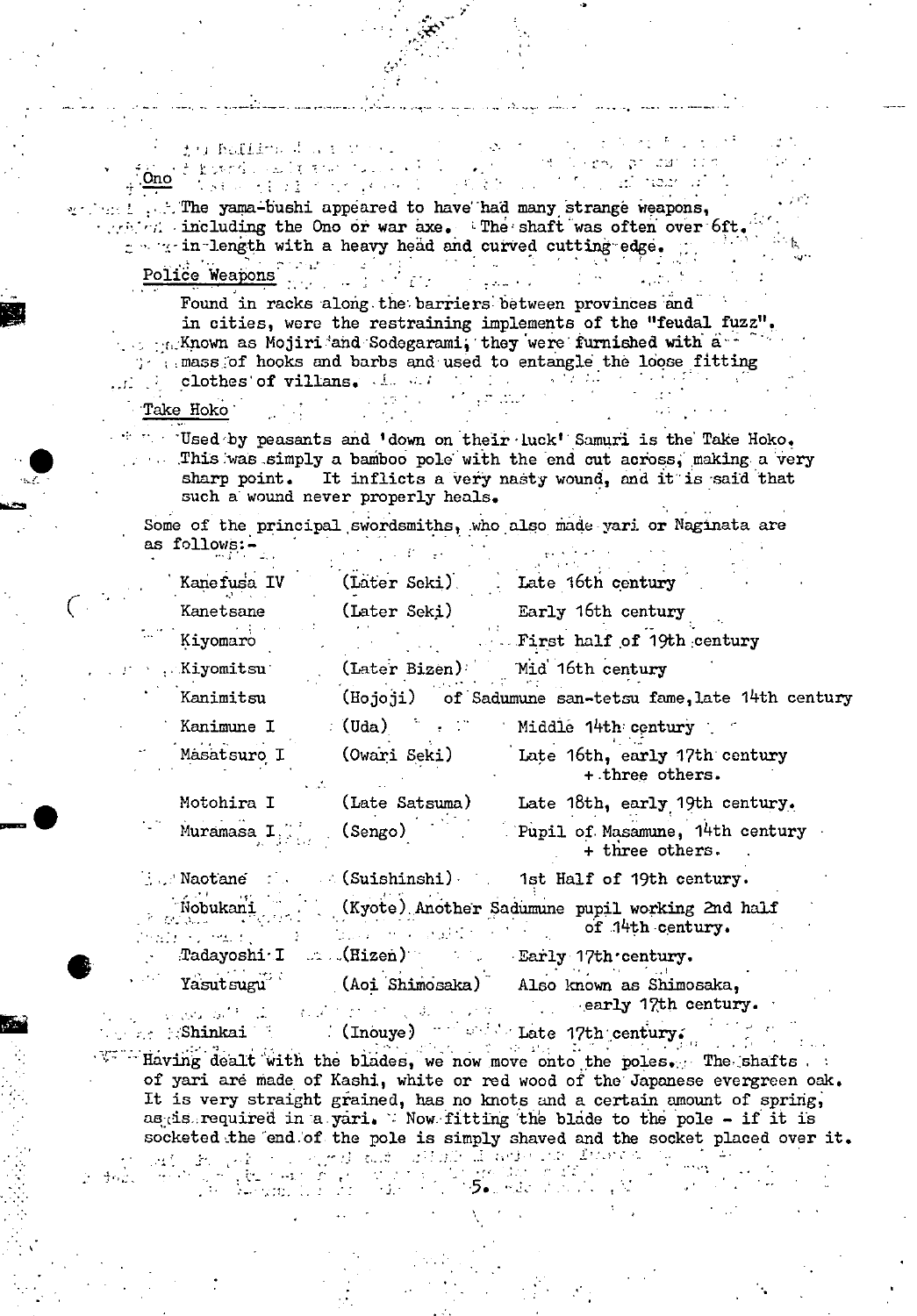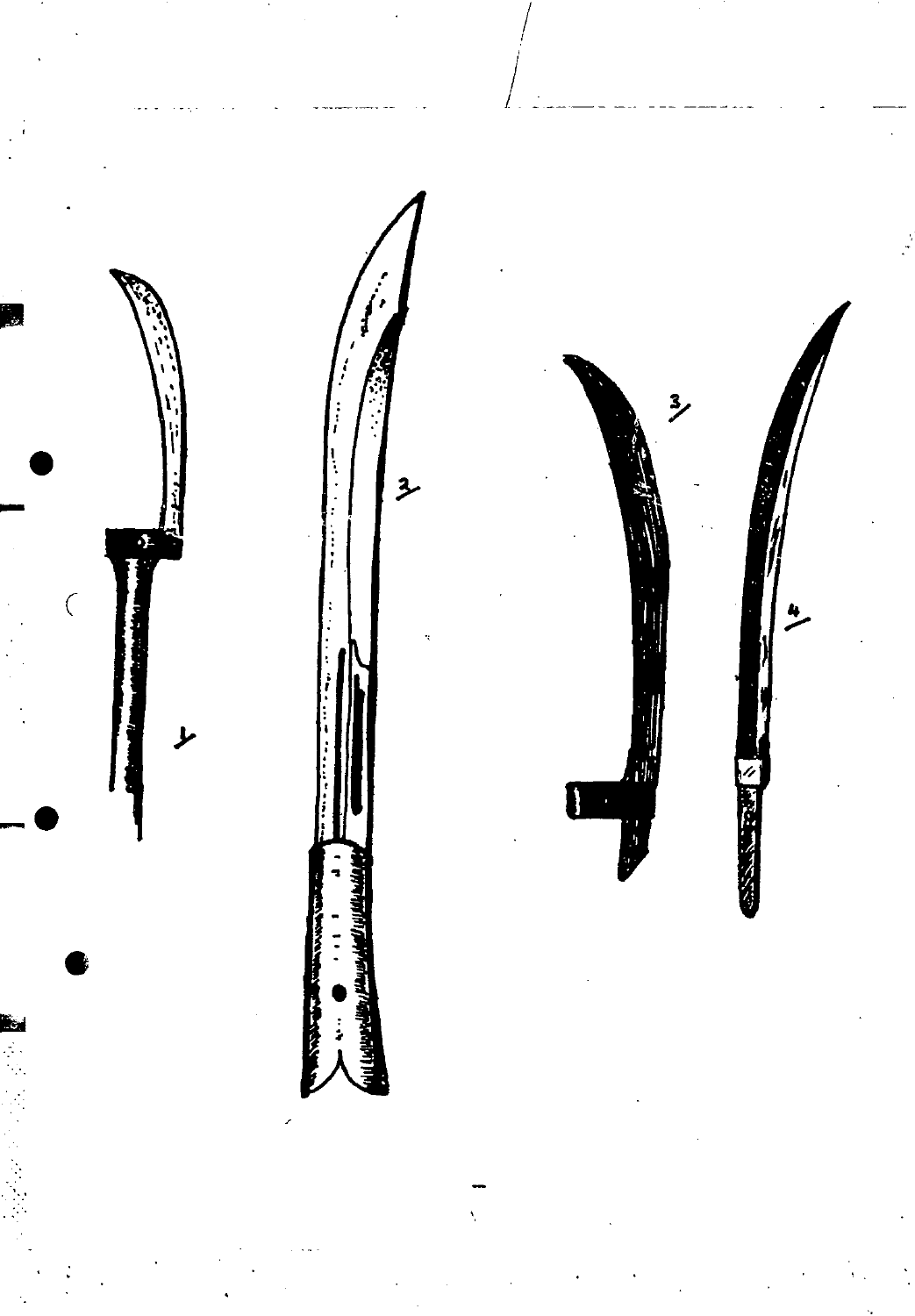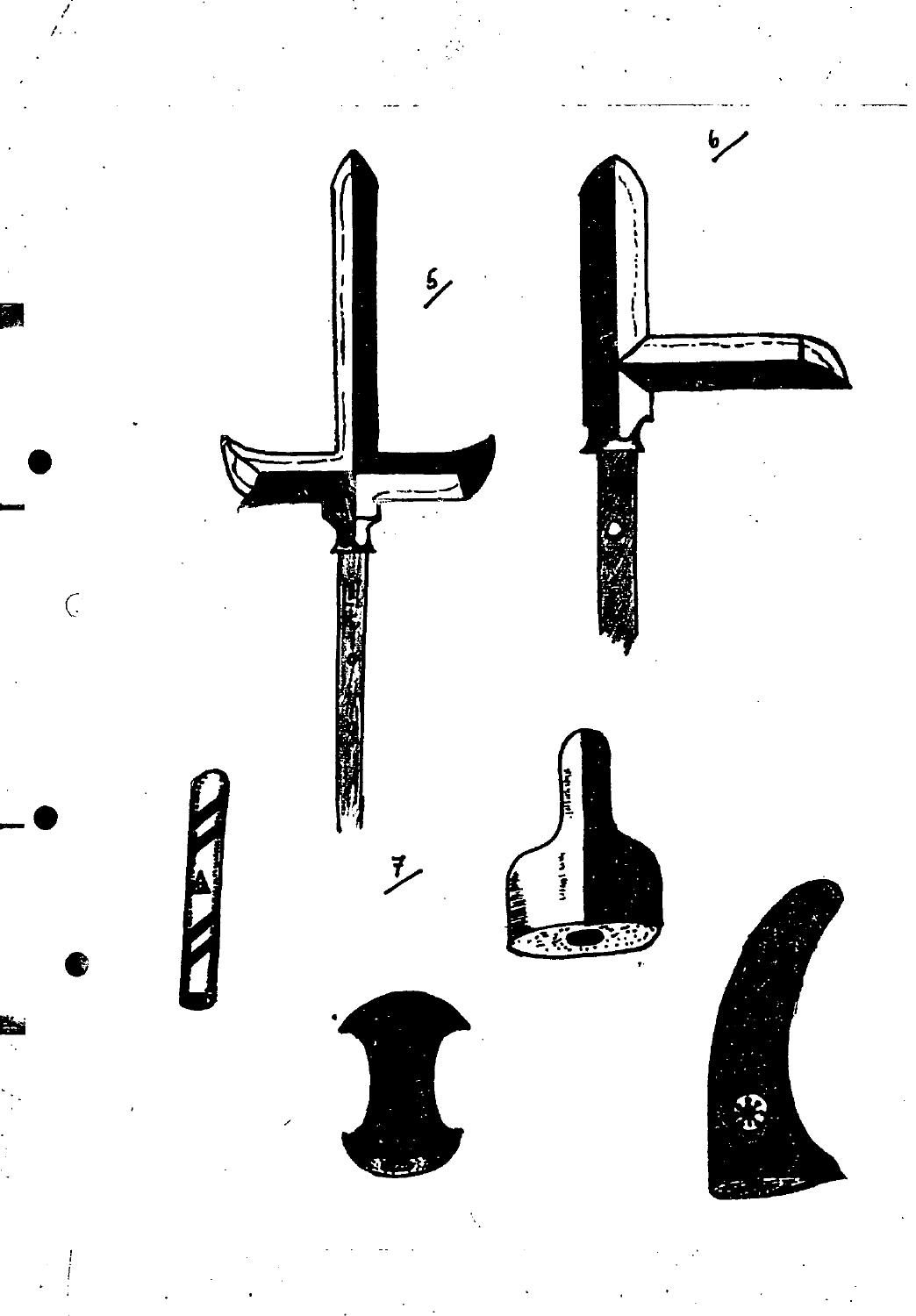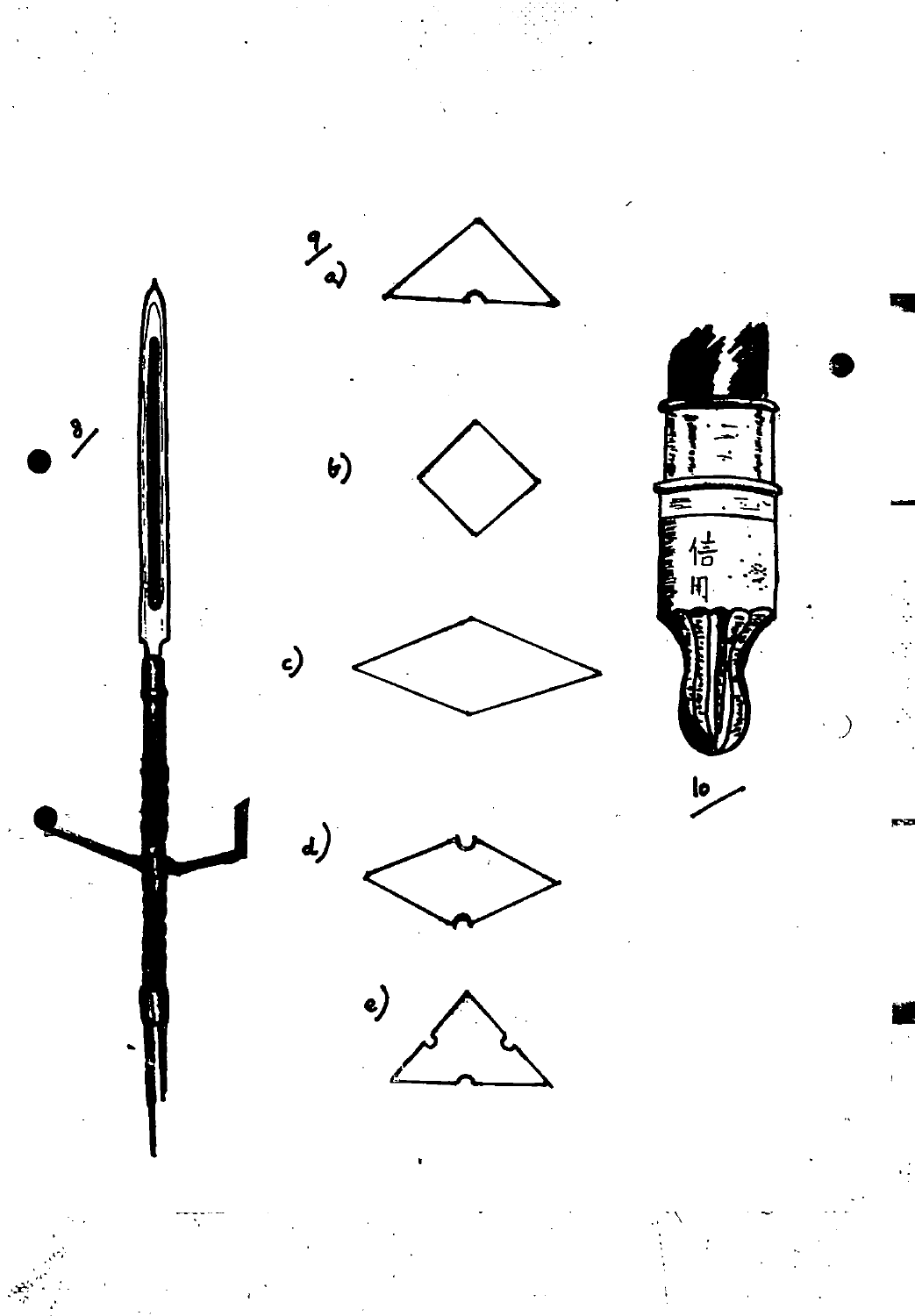# ILLUSTRATIONS

- 1. Early Naginata called Tsukushi naginata. This is the earliest socketed naginata known, probably early 10th century. First used **in** North-west Kyshu from which it derives its name (ancient name of Kyshu - Tsukushi).
- 2. Very rare socketed Naginata called Naginata-no-Saki. Used mainly in 15th and 16th century.
- 3. Another early socketad Naginata. Probably from the late Heian period.
- 4. Conventional naginata from 18th century. Small proportions indicate it was probably made for a woman.
- 5. Magari-yari of 'normal' proportions, about 1700.
- 6. Hoko, similar to magari-yari except only one 'arm <sup>1</sup> .
- 7. Various saya for yari and naginata.
- 8. Fully mounted Su-yari with large groove showing pole mounts and with hadome.
- 9. Sections of yari blades:

 $\left(\begin{array}{c} \end{array}\right)$ 

- (a) Normal Sankaku (3 sided) yari showing single groove.
- (b) Horseman's yari.
- (c) Normal ryo-shinogi (ridged) yari.
- (a) Sankaku-yari with grooves on all three sides.
- (e) Ryo-shinogi-yari with grooves.
- 10. Hiramaki from woman's naginata and signed with maker's name.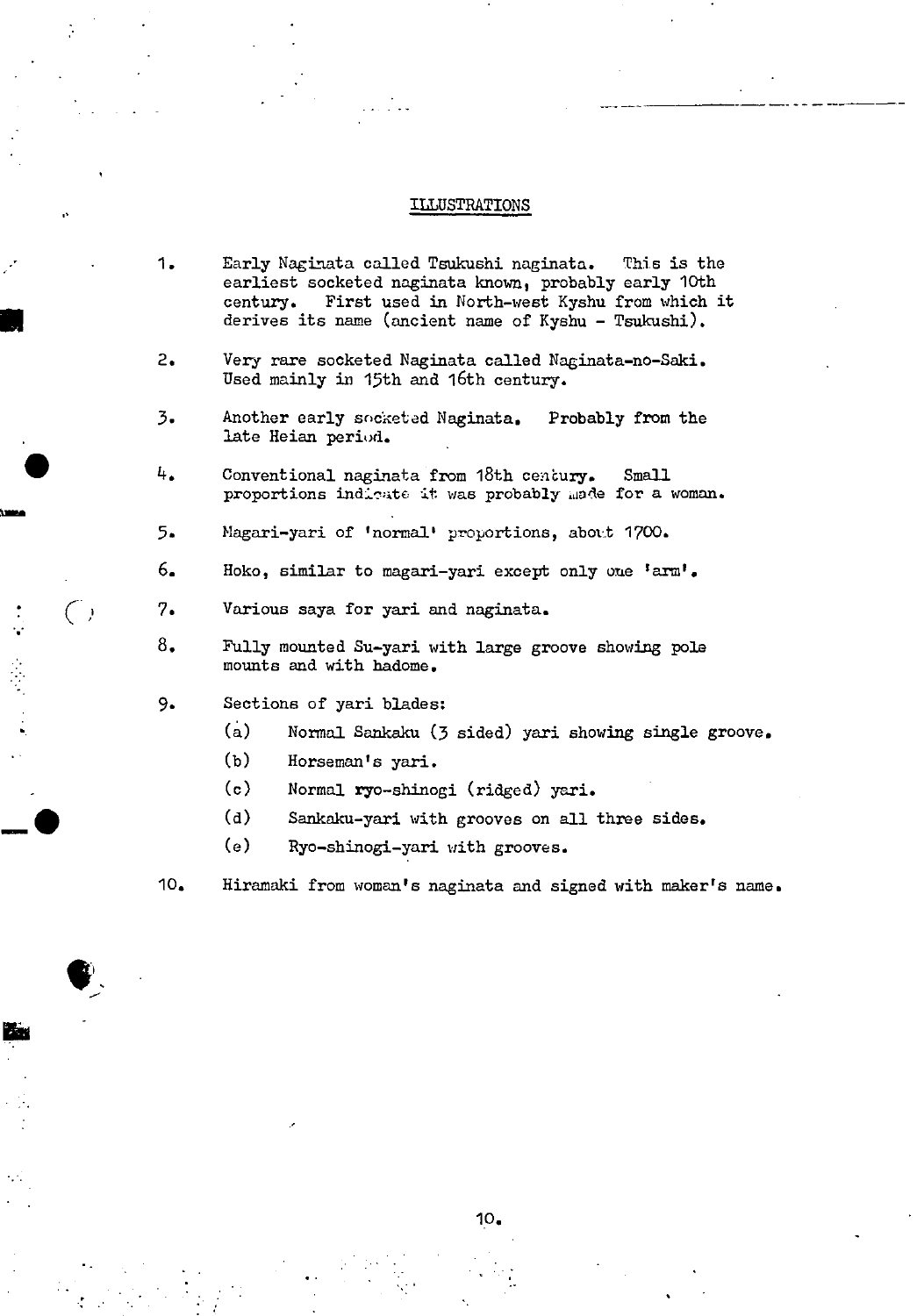Where a tang had to fit into the pole - the pole was not drilled but<br>a section cut out to accept the tang. This piece was then shaved to fit a section cut out to accept the tang. and then laid back in, and is so skillfully done, that it is quite a tight fit. This is then lacquered over or covered with shark-skin, ray-skin, leather or mother of pearl. Sometimes it is bound and then lacquered. The holding bands would then be put on and were made of copper, silver or whatever was required. Often the length of the decoration is an indication of the. length of the tang. To finish off, a small knot - a hand stop - thick in the middle and tapering on both sides, is skillfully made.

F

Another feature on the pole is the Hadome. This fitment is a parrying har and translated hadome means brake. These bars are found on all types of polearms, including Maginata. They are usually Of steel and usually plain, although sometimes they have a blunt, but serrated edge, and were possibly used as sword-breakers. The hädome is mounted as a collar on the portion of the shaft containing the tang, and is secured from twisting by a mexicity passing right through it, into the shaft. It is also suggested that on very long hadome, lanterns might have been hung.

المعارف والمحا

Next we come to the base of the polo. Here is found a heavy ornament known as a hiramaki, or alternatively ishi-zuki. Once again they come in all shapes as a hiramaki, or alternatively ishi-zuki. and sizes. Some are pointed, some blunt, and yet others hammer-shaped. Presumably if you missed with the blade, the hiramaki could be used to bayonet or bludgeon the enemy. Some are very well made and even signed by the maker.

Lastly we will look at saya. These are almost as varied as the polearms themselves and present many decorative forms. They are often flamboyant • and show the great creative flair of the artists. Cylindrical, round, square, ribbed and conical are common to all types of spears other than naginata.

Saya are usually made, as with sword saya, of magnolia wood and often given a crinkly surface of ishime lacquer. Most common are black or brown, often decorated with the owner's mon<sub>t</sub> horse or bear hair and fur. It was usual for finely lacquered saya to have silk or cotton covers.

It was also usual for the daimyo processions to be proceeded by the spear bearer and -this was a much sought after and honoured position.

 $\bullet$ 

Most yari, being the gentleman's weapon, were used from horse back... Cuts known as the figure of eight cuts, butterfly cuts and wheels on either side of the horse were executed often standing in the stirrups. There is a portion of the armour, the tassets, which were designed to guard against the blow of a naginata. The larger yari were used more for cutting than stabbing. The shorter ones used for punching through armour like a lance.

It may be seen  $(I$  hope) from the above, that polearms were, in the same way as swords, considered to be very- effective weapons from the earliest of tines and redpected as such, right through to the restoration and opening of the country, a short 100 years ago. ...

D. Parker

For further reading: "Japanese Poleans" by Ronald Knutsexi (Published by - . --- HolThndPSss)

 $\mathbf{r} \in \mathbb{R}^{n \times n}$  . The set of the set of the set of the set of the set of the set of the set of the set of the set of the set of the set of the set of the set of the set of the set of the set of the set of the set o - At the meeting were several examples including the large Magari-yari alreadr mentioned, a smaller one with a mother of pearl pole, a su-yari, another mounted in ken-koshirae, an old, almost straight Naginata and a Makura-yari.

 $N.B.$  Drawings are not in proportion to each other - Ed.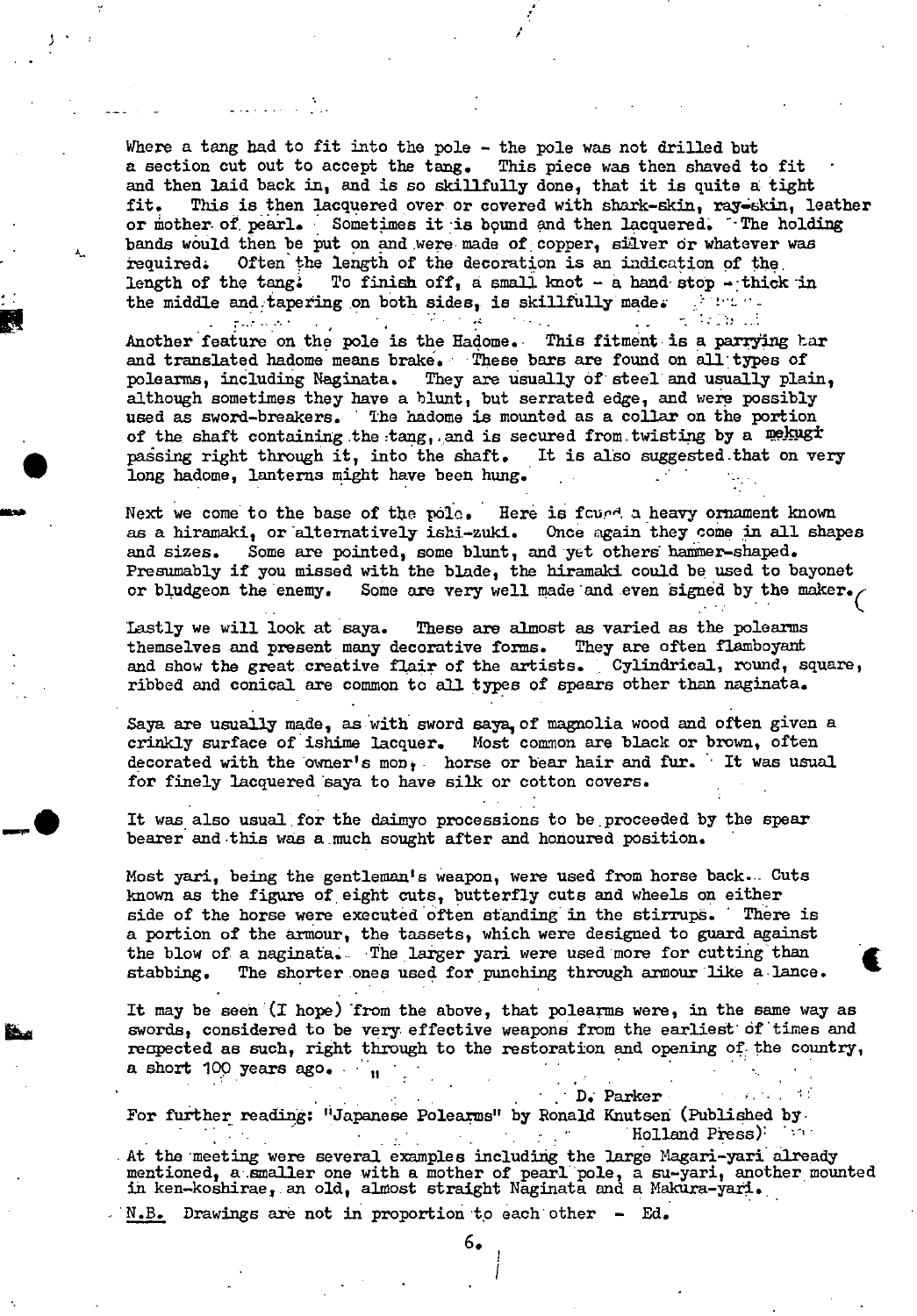# THE SAMURAI - A MILITARY HISTORY by Stephen Turnbull

Stephen Turnbull, one of our members in the Northern Token and contributor to this programme, has written a book on the Samurai, a work on the military history of Japan. I quote -

The legendary Samurai of old Japan have always been something of a mystery in the west, their complexity of organisation and richness of tradition have been difficult to penetrate. In this lavishly illustrated book Stephen Turnbull - a serious young historian - describes the evolution of the Samurai from heroes of mythology to a body of men, who provided military service to land-owners, their degredation to paid mercenaries, and finally their disappearance as a class in the mid-nineteenth century.

The author tells the story of the Samurai against the background of Japan's social and political history. The civil wars of the twelfth century provided the impetus for their emergence as a faction with special identity; the attempted Mongol invasions united the Samurai against the common foe; the Onin war of 1467 and the civil wars of the fourteenth century led to the regrouping of the Samurai class. The development of armour and weaponry in the invasion of Korea in 1592, and the last great battles of Sekigahara in 1600 and the seige of Osaka Castle in 1615, caused significant changes, not only in the Samurai's military tactics but in their social status.

This is the most authoritive account of Samurai life and warfare published outside Japan. Pictures are collected from many sources, but principally Japanese - most of the 120 black and white pictures, and all but one of the 27 colour, have not previously been published outside that country. All. the important battles and campaigns are illustrated with maps; a wealth of photographs illustrate Samurai costume, equipment, weapons and armour; and there are several magnificent colour plates of scrolls and painted screens. Five genealogies of the greatest Samurai families appear at the end of the book, with a chronological list of the Shogans, and an extensive bibliography and index."

H. Paul Varley, Professor of Japanese History at the University of Columbia contributes a forward.

The illustration of many of the armours are from the collections of Token members - Ian Bottomley and John Anderson. The book, I am sure, will become part of every members library, putting the meat on the bones of familiar names such as lchi-no-Tani, Sekigahara and the like.

An old man once said to me that, in his opinion, one could be termed an. "expert" in their subject, if they published an authoritive book on it. I think this very attractive and exceedingly informative book gives great credit to Stephen, and my old friend would say, he was indeed an "expert".

 $11.$ 

Publication Date: April 14th 1977

Published by: PRICE:

Osprey Publishing Ltd. 12-14 Long Acre, London WC2E 91P. £8.00 (U.K. only) Available through booksellers.

Reviewed by Clive Sinclaire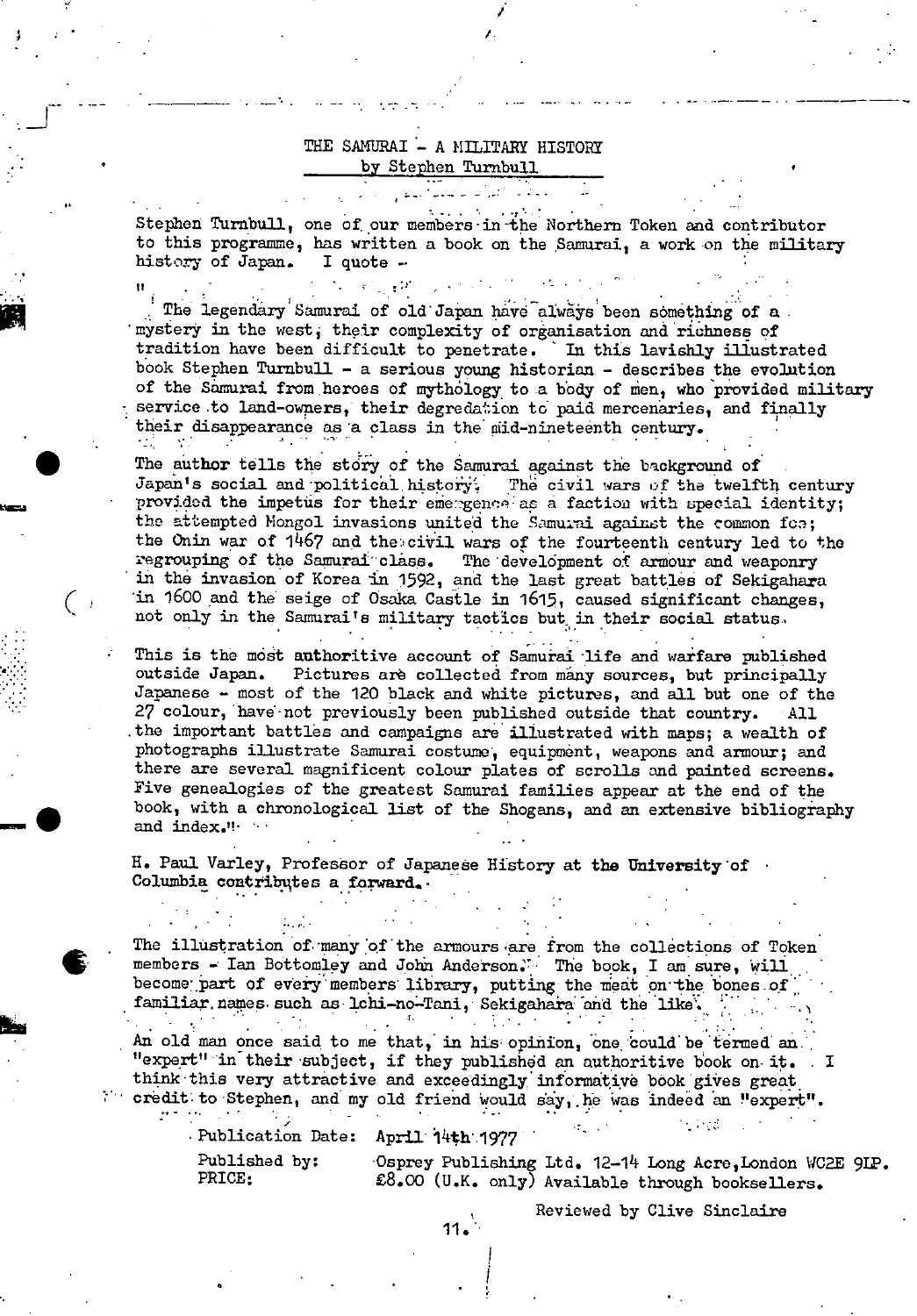# • NOTES ON THE BIZEN SCHOOL

### **Clive Sinclaire**

You may remember a couple of programmes ago, we examined the development and main styles of the Soshu-den, one of.the famous old Gokaden of the Kote-period. In this issue there are a few notes on the Bizen school, that I hope may be helpful.

The school began to develop its characteristics in the Heian period, around 1000 AD in the Christian calendar and Bizen blades from this date, up to 1180 AD are known as Ko-Bizen or Old Bizen. These blades were extremely graceful in appearance being rather harrow and noticeably narrower towards the kissaki. They have deep koshi-zori which means that the curve starts about 5 or 6 inches above the mune-machi (the average length of the blades being about 33 inches) and are altogether very similar to the Yamashire blades of the same period.

All swords made by the Ko-Bizen school were tachi, and have finely forged<br>mokume grain with dense fine nie all over them. The colour of the metal mokume grain with dense fine nie all over them. is blue and clear and very attractive, and the temper lines are ko-midare or small choji mixed in sugaha, that is to say at first glance they may appear to be straight, but are often choji or midare. The boshi is usually appear to be straight, but are often choji or midare. straight with only a small turn back. There are. few horimono and the only carvings on the blades appear to be grooves.

The Nakago are usually. long and of normal Bizen shaped or Kijimata (pheasant thigh shaped). When signed they are mostly 2 or 3 character signatures, and representative smiths are:-

# Tomonari

# Masatsune

### Kanehira

# $1 + \frac{1}{2}$   $1 + \frac{1}{2}$   $1 + \frac{1}{2}$   $1 + \frac{1}{2}$   $1 + \frac{1}{2}$   $1 + \frac{1}{2}$   $1 + \frac{1}{2}$   $1 + \frac{1}{2}$   $1 + \frac{1}{2}$   $1 + \frac{1}{2}$   $1 + \frac{1}{2}$   $1 + \frac{1}{2}$   $1 + \frac{1}{2}$   $1 + \frac{1}{2}$   $1 + \frac{1}{2}$   $1 + \frac{1}{2}$   $1 + \frac{1}{2}$   $1 + \frac{1}{2}$   $1 + \frac$

After Ko-Bizen we see the first of the Ichimonji schools appear, the Fukuoka Ichimonji. They first became known in the Genryaku period (1184) and thrived for the next 100 years, finally fading out in the late Kamakura period. Whereas Ko-Bizen only made tachi, Fukuoka Ichimonji also made Kodachi or small tachi. . The blade shape became a little wider with more or less an even width from base to point, loosing much of the Umbari-(tapering) of the earlier blades. Although the same dignified curvature was retained, the blades looked more solid and strong as the surface of the blade was fuller. . The temper, lines are large choji or double choji of nioi in a formation, to quote- a Japanese source "that looks like cherry blossoms under the morning sun". Also in the hamon the presence of Ki Also in the hamon the presence of Kinsuji and inazuna will be detected. Carvings on the blades were once again mainly restricted to grooves and the nakago were the same as Ko-Bizen.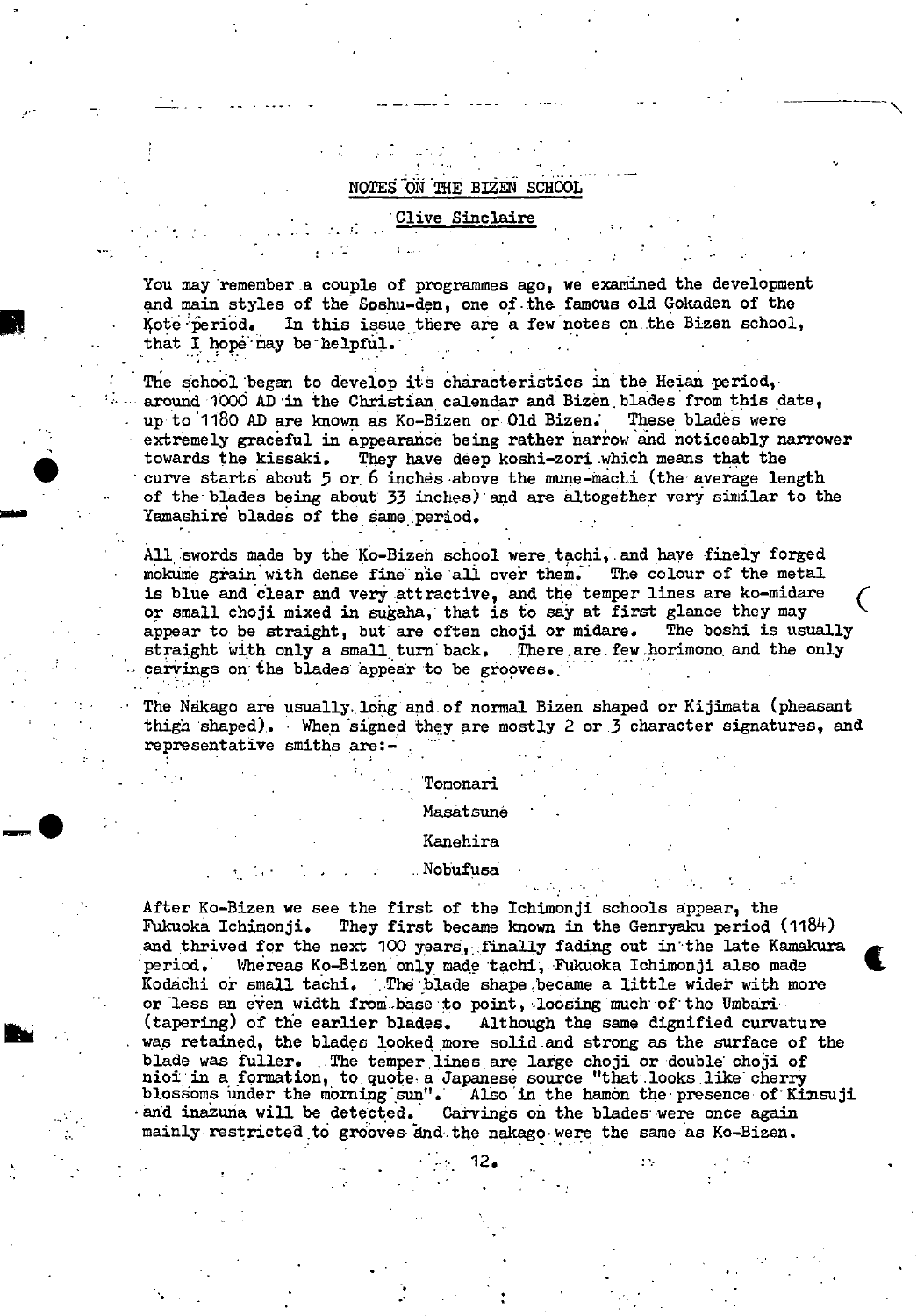Signatures were usually two character, ptoceed by the Chinese character for One - a single horizontal line, in Japanese this is read as Ichi from which the school derives **its** name - the first.

Representative smiths are:-

#### Norimune

### Sukemune

### Yoshifusa

The grandson of the above mentioned Sukemune, named Sukeyoshi, founded the next Ichimonji school to come along - the feshioka Ichimonji school, . *<sup>50</sup>*called as they worked in the town of Yoshioka from 1288 - 1346.

As may be expected their work is similar to that of the Fukuoka<sup>'</sup> group except they also made tanto as well as tathi, with a slightly longer curve that continued right up to the point. The temper lines *were* mainly large choji mixed with midare and "ears", and the boshi line is irregular with a short turn-back. Although the signatures tended to become longer and some were also dated, they still' retained the character Ichi.. •.

'Represéñtative smiths are:-

•

Sukeyoshi Sukemitsu Sukeshige

In the Shochu period, the last Ichimonji group started, the Shochu Ichimonji school. They, once again, concentrated on tachi and this time the blades tended to be wide and thin, with a shallow curve and more elongated point than hitherto. Surface grain is large wood and burl mixed and tempering **is** of small choji or sugaha mixed with small choji, Boshi are Ko-midare. Once again we have the Ichi and a long signature.

Representative smiths are:-

### Yoshiuji

### Yoshimori,

Undoubtably the most well known of the Bizen schools was that working... from the village of Osafune, where it would seem, virtually the entire population were engaged in sword making. All tégether the Osafune group were producing blades from 1238 - 1575 with the 'early' Osafune group working from.1238 - 1335.

They made a variety of blades including tachi, kodachi, tanto and some naginata. They made two types of tachi, one wide and solid with a stout point and the other narrower with umbari (tapering towards the point) but both with koshi-zori. The tanto, which are up to *9"* in length have a straight mune.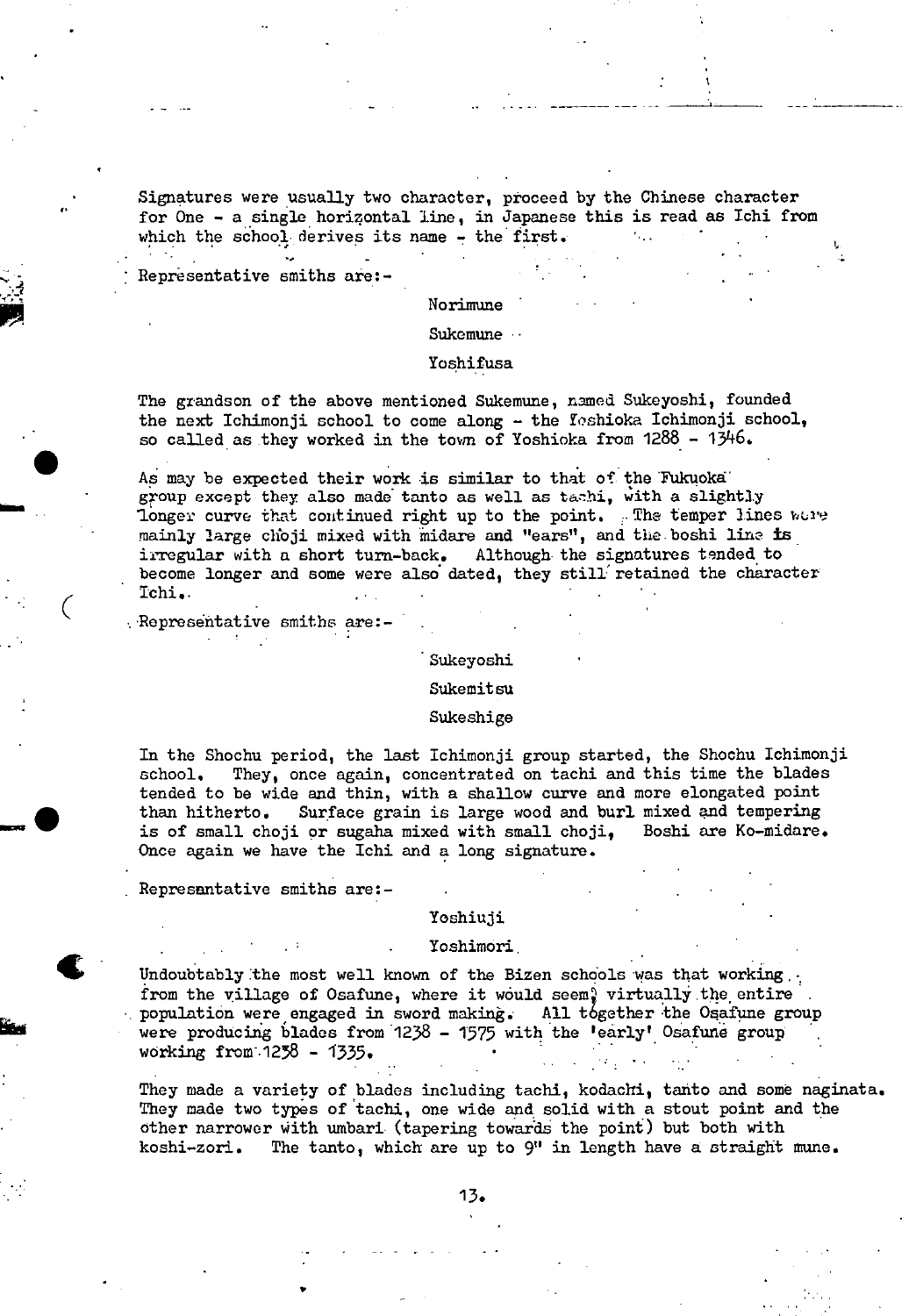All are well forged with a surface grain of small and large burl and of a blueish colour. Temper lines are choji, komidare and gonome and boshi lines are irregular. The carvings are more adventurous than the other groups so far mentioned, including grooves, double grooves, dragons, Bonji etc. Most smiths signed Bizen Osafune  $-$  and many dated their blades. Best known smiths are:-

### Mitsutada

ii is

**OWN** 

# Nagamitsu

### Kagemitsu

## Kagehidet

After the Mongol invasion, when the demand for the new Soshu school blades came into fashion in the late Kamakure period, and inspired by Masamune and his school, many. Osafune smiths started making the Soshu blade 'shape. These were called Soden Bizen and worked from  $1335 - 1390$ .

They made tachi, Tanto and some naginata. The tachi were wide and with a thin body and long kissaki, and some reached the length of 4 feet or even .longerl The surface grain was mokume burl and itame wood grain and temper lines are notare or wavy **mixed** with gonome-midare. Once again there were many different sorts of carvings on the blades and once again there were long signatures and dates. Best known smiths are:-

### Kanemitsu

# Chogi

### • Motoshige

After many years of war, with two Emperors, one in the North and one in the South, peace came to Japan in 1392 and the Muromachi Shogunate was established. As in all times of peace the sword changed considerably in Japan and so it did in the Oei period. Smiths tried to recapture the characteristics of the Kamakura style blades and they were called the Oei Bizen group. They made Katana, shinogi-tsukuri wakizashi, hira-zukuri wakizashi, tanto naginata and some tachi.

The Katana were of medium width with graceful tapering to the point, of moderate thickness with a small/medium kissaki, and koshi-zori. The shinogi-tsukuri wakizashi were the same, but of course, shorter, whilst the hira-tsukuri wakizashi had a straight mune. Mostly of large mokume surface grain and with straight utsuri. The temper lines are gonome mixed with choji or sugaha mixed with komidare. Many of the hira-tsukuri wakizashi are carved with Bonji or with grooves that have rounded ends at the base and taper at the top end.

The nakago are often short with wide ends and are usually well signed and dated. Prominent smiths of Oei Bizen are:-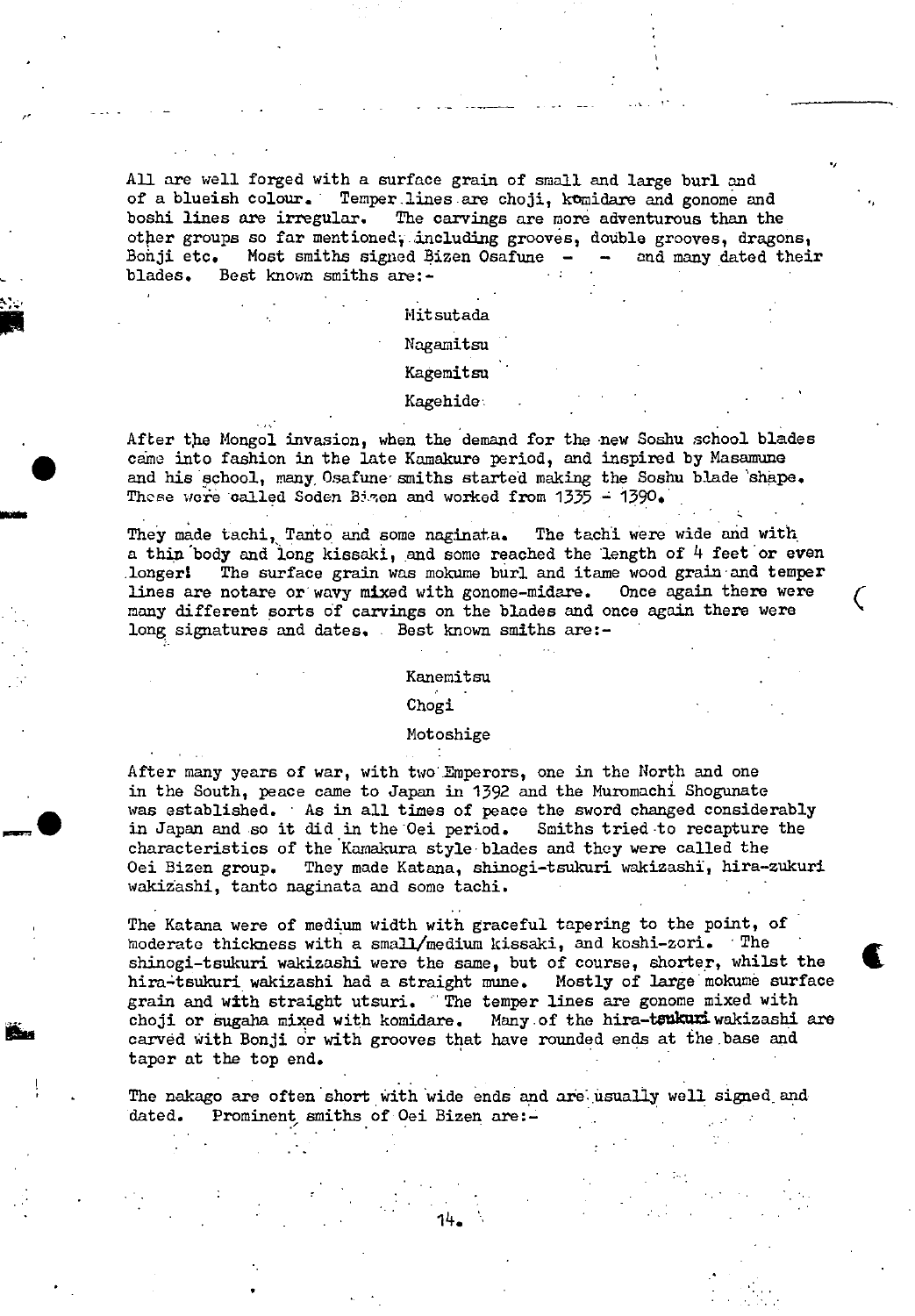Yasumitsu

Morimitsu

Moromitsu

# 'Norimitsu

Tsuneiye

'±yesuke

After this Japan soon got back to war and in the Nuromachi period we come across the Sue Bizen, or late Bizen group. They worked from about  $1466$  - 1590, right up to the end of the koto period. They made katana, shinogi-tsukuri wakizashi, tanto and unusually double-edged tanto. Their shinogi-tsukuri wakizashi, tanto and unusually double-edged tanto. katana shape is similar to Oei Bizen style except they tend to have shallower curve and thicker body. The double edged tanto was fairly short, being about  $7''$  on average, and all blades have small mokume surface grain. Temper about 7" on average, and all blades have small mokume surface grain. lines are double gonome midare (large gunome line of which each tip has a small irregular pattern) or large wavey, full temper and others.

Boshi lines are irregular, small round and sometimes the whole point is tempered (ichimal-boshi). Many blades have detailed carvings, that are both cut deeply and finely. Most nakago are signed with long signatures and dated. Well known smiths are:-

Sukosada

Katsumitsu

Munemit **sil** 

Tadamitsu Kiyomitsu

And that's about it! It should of course be remembered, that those characteristics are very general and only the mass groups. There are exceptions to all these, for instance practically all schools and all smiths used suguha tempering at some time or another.

An interesting footnote to the Bizen school, according to legend, happened in 1590. The river Yoshii flooded its banks, washing out many towns where swordsmiths worked, including Katekeda, Yoshii and Osafune, and killing all smiths except one Sukesada and thus ending all the great Bizen towns where swordsmiths worked, including Katekeda, Yoshii and Osafune, Bizen groups. Only the Sukesada line continued into the Shinto period of swordinaking.